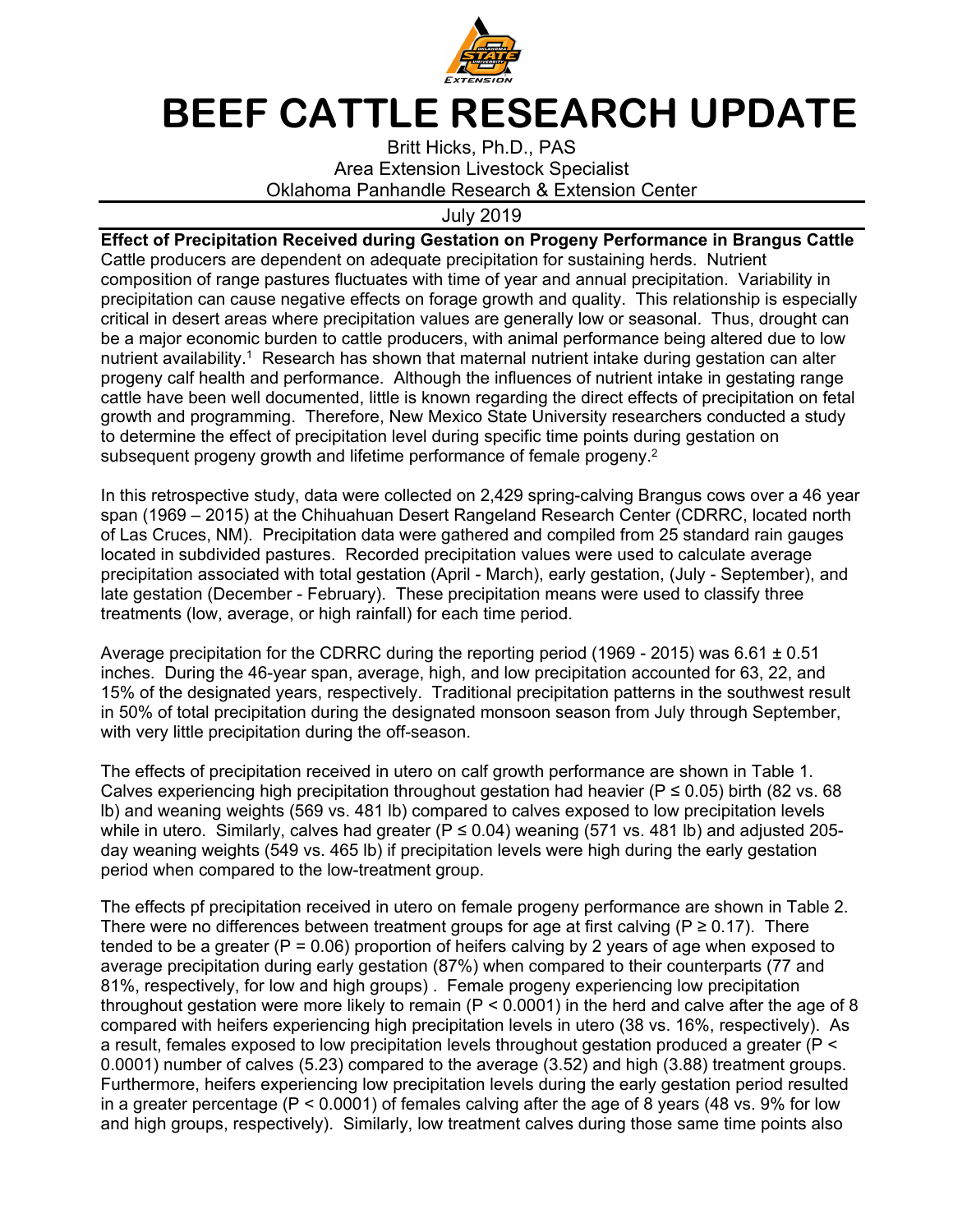had a greater number of calves (5.90) while in production (P < 0.0001) when compared to the average (3.78) and high treatment (3.11) groups.

These researchers concluded that these results suggest animal reproductive performance may be programmed in utero (during gestation) and correlate to precipitation level. Below average precipitation calves in utero appeared to be genetically adapted to the intended environment. As a result, the selection of heifers exposed to lower than average precipitation levels in utero may result in increased herd retention and productivity.

| Item                         | Low             | Average           | High             | P-value |
|------------------------------|-----------------|-------------------|------------------|---------|
| Birth Weight (lb)            |                 |                   |                  |         |
| Early gestation <sup>1</sup> | 71              | 77                | 77               | 0.05    |
| Late gestation <sup>2</sup>  | 75              | 77                |                  | 0.89    |
| Total <sup>3</sup>           | 68 <sup>a</sup> | 77 <sup>b</sup>   | 82 <sup>b</sup>  | 0.05    |
| Weaning Weight (lb)          |                 |                   |                  |         |
| Early gestation              | 481a            | 520 <sup>ab</sup> | 571 <sup>b</sup> | 0.04    |
| Late gestation               | 501             | 538               |                  | 0.12    |
| Total                        | 481a            | 525ab             | 569b             | 0.05    |
| Adj. 205 day Weight (lb)     |                 |                   |                  |         |
| Early gestation              | $465^a$         | 507ab             | 549 <sup>b</sup> | 0.03    |
| Late gestation               | 487             | 520               |                  | 0.13    |
| Total                        | 463             | 514               | 545              | 0.08    |

Table 1. Brangus calf growth performance based on precipitation received in utero.

1Early gestation = Summation of monthly average rainfall received the first trimester from July - September.

<sup>2</sup>Late Gestation = Summation of monthly average rainfall received during the last trimester (December – February).

<sup>3</sup>Total = Summation of monthly average rainfall from average conception date to average parturition date. a,bWithin a row means with different subscripts are different ( $P < 0.05$ ).

Adapted from Beard et al., 2019

|  |  |  | Table 2. Brangus female progeny performance based on precipitation received in utero. |
|--|--|--|---------------------------------------------------------------------------------------|
|  |  |  |                                                                                       |

|                              | Treatment         |             |       |          |  |  |
|------------------------------|-------------------|-------------|-------|----------|--|--|
| Item                         | Low               | Average     | High  | P-value  |  |  |
| Age at first Calving         |                   |             |       |          |  |  |
| Early gestation <sup>1</sup> | 2.27              | 2.20        | 2.33  | 0.17     |  |  |
| Late gestation <sup>2</sup>  | 2.24              | 2.25        |       | 0.90     |  |  |
| Total <sup>3</sup>           | 2.22              | 2.26        | 2.20  | 0.82     |  |  |
| Calved at 2 years of age, %  |                   |             |       |          |  |  |
| Early gestation              | 77                | 87          | 81    | 0.06     |  |  |
| Late gestation               | 85                | 84          |       | 0.81     |  |  |
| Total                        | 82                | 85          | 86    | 0.77     |  |  |
| Calved after 8 years, %      |                   |             |       |          |  |  |
| Early gestation              | 48                | 18          | 9     | < 0.0001 |  |  |
| Late gestation               | 18                | 19          |       | 0.66     |  |  |
| Total                        | 38                | 15          | 16    | < 0.0001 |  |  |
| Number of calves             |                   |             |       |          |  |  |
| Early gestation              | 5.90 <sup>a</sup> | $3.78$ bc   | 3.11c | < 0.0001 |  |  |
| Late gestation               | 3.63              | 3.95        |       | 0.22     |  |  |
| Total                        | 5.23a             | $3.52^{bc}$ | 3.88c | < 0.0001 |  |  |

1Early gestation = Summation of monthly average rainfall received the first trimester from July - September.

<sup>2</sup> Late Gestation = Summation of monthly average rainfall received during the last trimester (December – February).

<sup>3</sup>Total = Summation of monthly average rainfall from average conception date to average parturition date. a,b,cwithin a row means with different subscripts are different ( $P < 0.05$ ).

Adapted from Beard et al., 2019